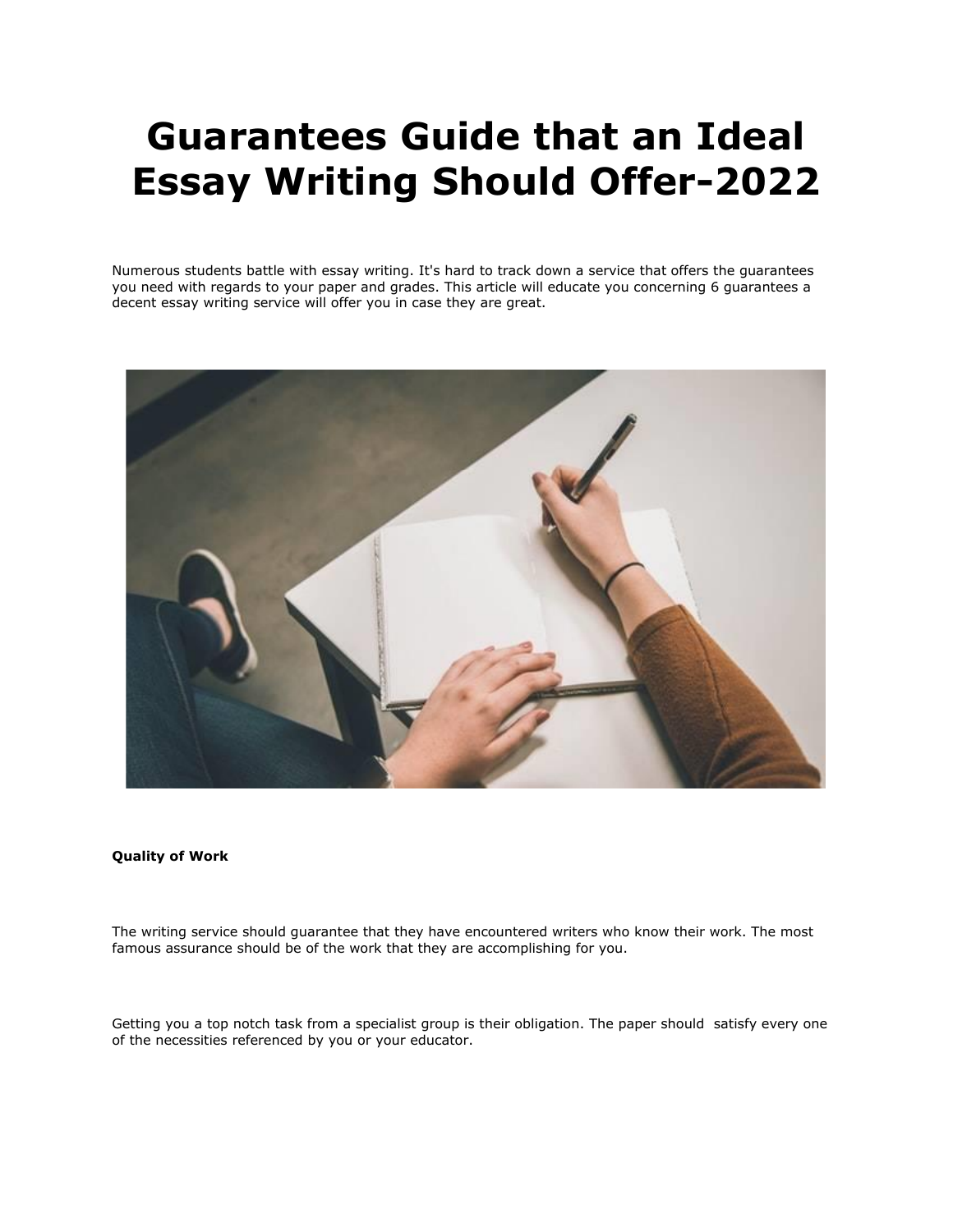## **Best Prices**

[Your essay writer](https://youressaywriter.net/essay-writing-service) service should offer you the best costs. They should be reasonable for a student. If they have exorbitant costs, essentially they should be flexible to negotiate.

There is gigantic rivalry between the essay writing services in the market in view of their expanded interest. Every single one of them attempts to get customers. Hence, reasonableness can be a significant selling point.

In any case, don't just go for just a cheap writing service. Guarantee the remainder of the quality checks moreover.

#### **Fulfilling the Time constraints**

The service supplier should give you the assurance of fulfilling the time constraints. As far as possible, it doesn't make any difference. If they take up the task, they need to convey it on schedule, regardless of whether the deadline is a day away.

An essay writing service will be useless if they don't follow through on schedule. In the event that you don't present your task on schedule, you lose your imprints, which isn't the reason you recruited a writing service.

## **Authentic and Genuine Work**

If you advise somebody to do my paper, ensure that they give you an authentic and real piece of writing. The substance ought not be plagiarized. A plagiarized task or paper won't be satisfactory for your teacher or an institutional body, nor would you be able to get it distributed.

Accordingly, a decent [youressaywriter](https://youressaywriter.net/essay-writing-service) service should give you the assurance that their work is authentic and isn't duplicate stuck from some place. There should consistently be a fine rundown of references toward the finish of the task. Besides, they should furnish you with a plagiarism report alongside the task.

**Offer Revisions**